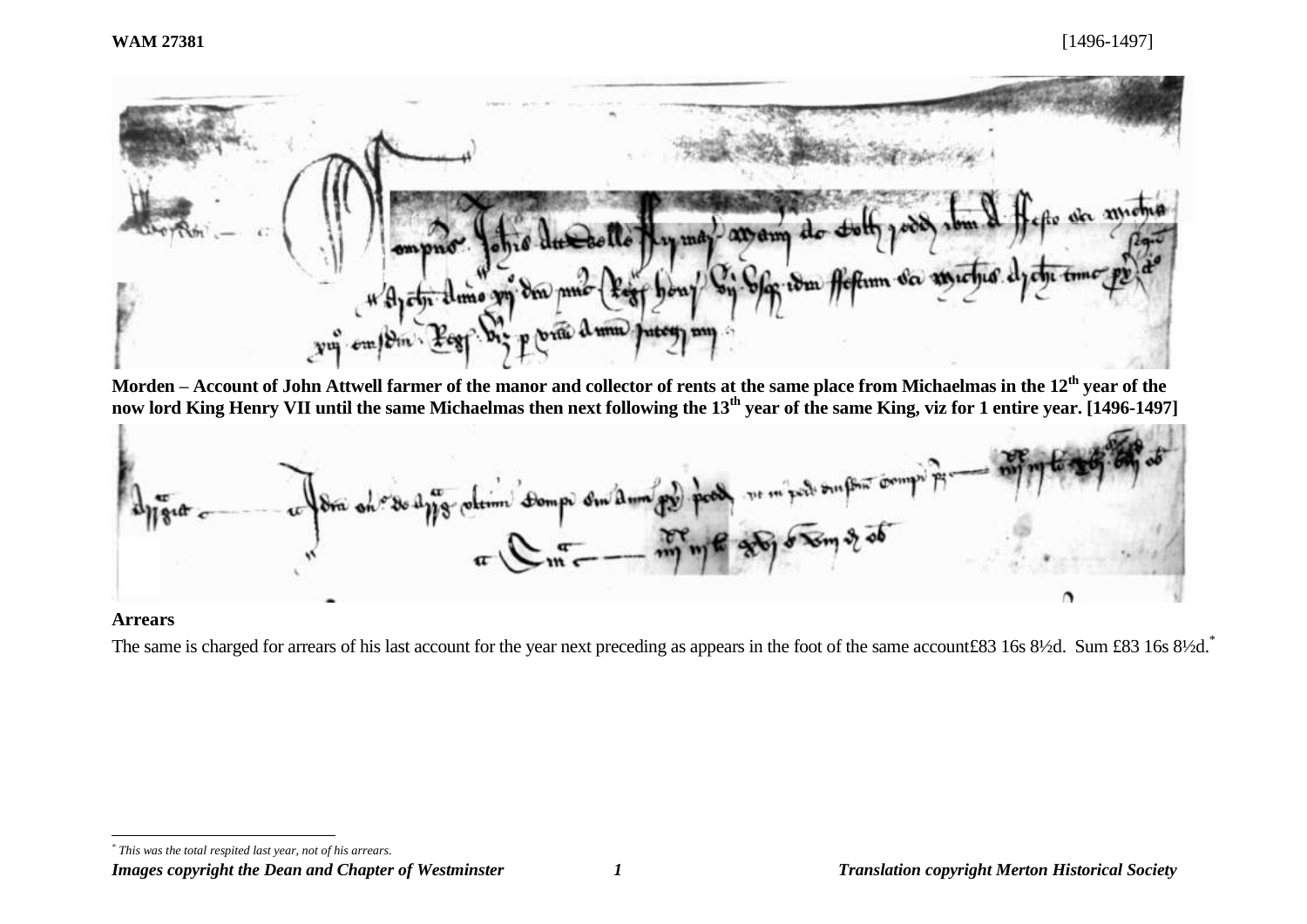poden tom time of contempo Kolling or the sequence is the content of the sequence or Cr De post ibin trime  $v_{\rm{b}}$ Um ₫  $\frac{d}{dx} \int_{0}^{x} \frac{1}{2} \, dx \int_{0}^{x} \frac{1}{2} \, dx \int_{0}^{x} \frac{1}{2} \, dx$  $\bm{b}_{\bm{\mu}}$ a the do p temporare para sa potro sapos e  $\mu \cdot m$ 

# **Rents of assize**

| And for rent at the same place for the Michaelmas term                                                                                | 22s 11d.                                                                        |                  |
|---------------------------------------------------------------------------------------------------------------------------------------|---------------------------------------------------------------------------------|------------------|
| And from tallage of customary tenants at the same term                                                                                | 5s 0d.<br>$18s \frac{0!}{2d}$ .<br>$18s0\frac{1}{2}d$ .<br>$18s0\frac{1}{2}d$ . |                  |
| And for rent at the same place for the Christmas term                                                                                 |                                                                                 |                  |
| And for rent at the same place for the Easter term<br>And for rent at the same place for the term of the Nativity of John the Baptist |                                                                                 |                  |
|                                                                                                                                       |                                                                                 |                  |
| And for a certain rent called meeds ylver                                                                                             | 2s 1d.                                                                          | Sum £4 4s 1\{2d. |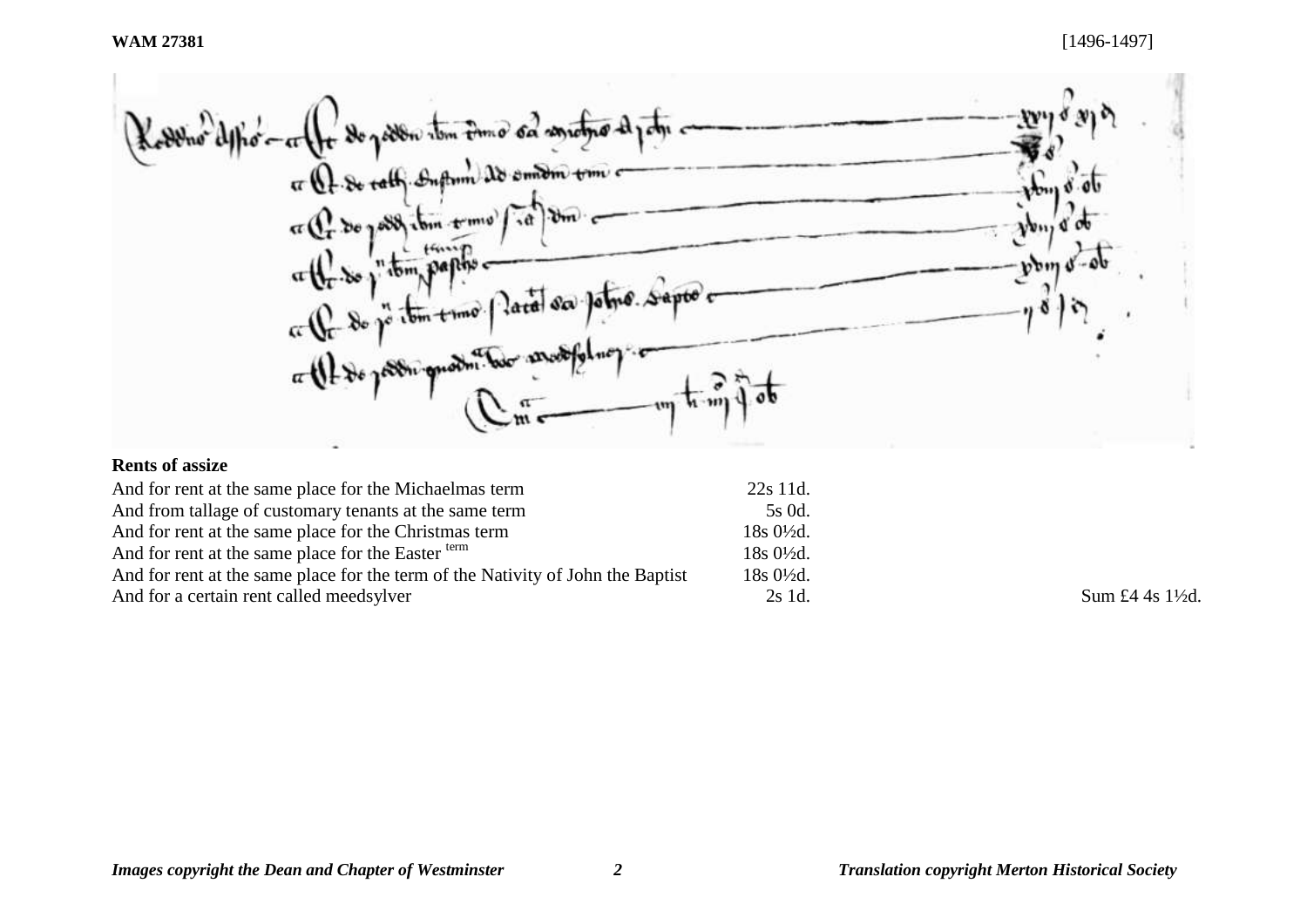

#### **New rents**

And for new rent of vicar of the same place for a certain parcel of land called Willett' leased to him and his heirs, per year 2d. And <sup>for</sup> new rent of W Thorn per year 1d.

And for 20 acres land formerly J Huberd formerly of J Everard for 12s, leased to R Swanne and his heirs per year 10s. And for 20 acres land<sup>†</sup> formerly T att Cherch late leased to Alice Fowler for 5s, leased to J Beksewell and his heirs per year 3s 4d. For 5 acre demesne land at Tracyeslane leased to William Lyghtfote and his heirs for 8d nothing because part of the demesne farm – nothing. For rent for 10 acres land formerly J Huberd formerly leased to J Edward for 12s leased to J Speke and his heirs per year 10s.

l *† This was originally 10 acres.*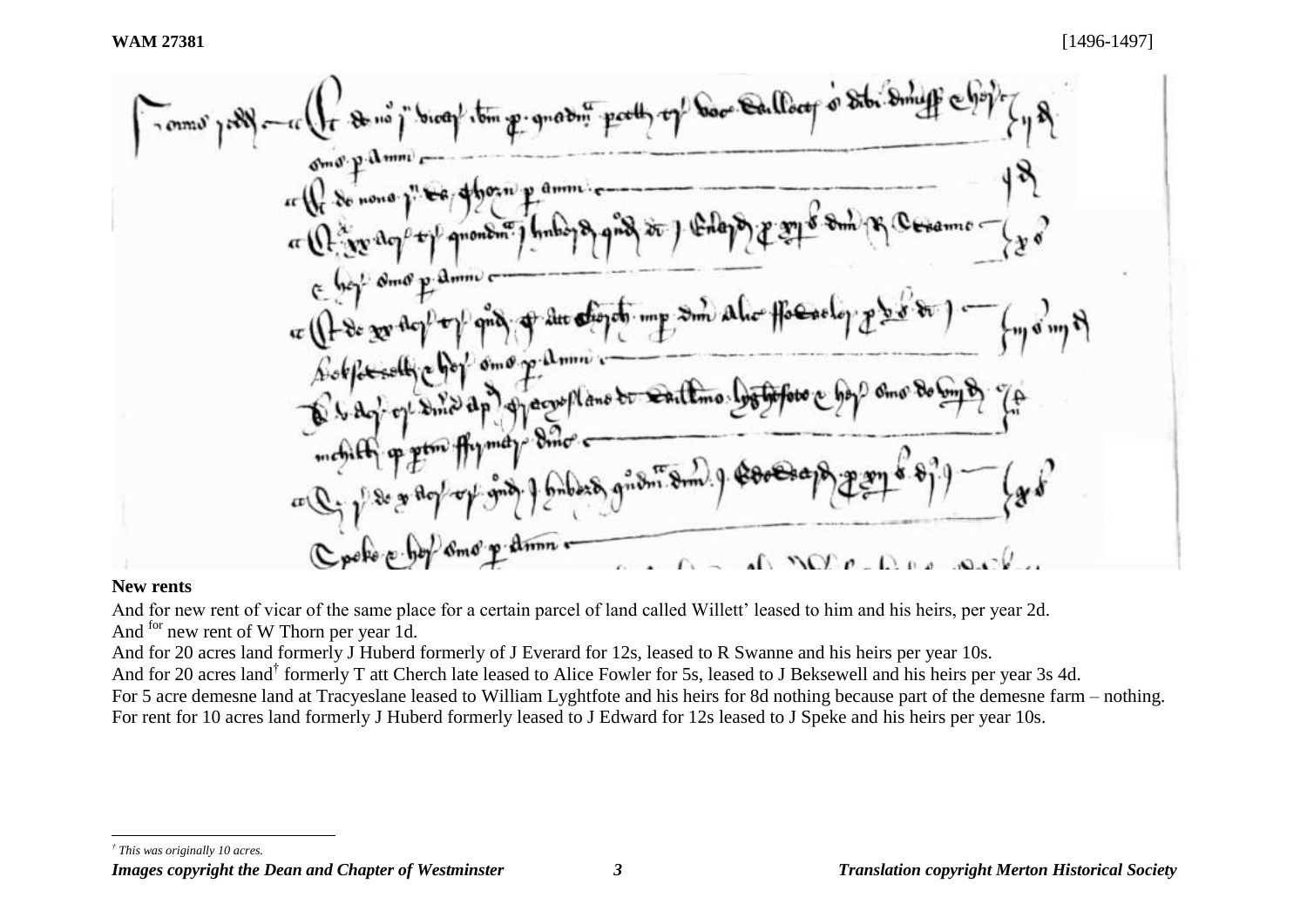

And for 1 messuage and 1 virgate land formerly Walter att Hegg and Alionor his wife, and his heirs for 5s nothing because part of the demesne farm – nothing

But he answers for new rent of Stephen Hold' for 1 cottage with curtilage adjoining containing ½ acre formerly R Collis afterwards Ralph Taylor leased to the same and his heirs per year 12d. Sum 24s 7d.



# **Farms**

And for 30 acres land and meadow formerly J Marres afterwards John att Chirch, formerly leased for 13s 4d, leased to R Pulton per year10s. And for 20 acres land formerly Th Est and 1 tenement and ½ virgate<sup>‡</sup> land formerly W Att Wode late S Lyghtfote, leased to Thomas Bylly per year 12s. And for 20 acres land formerly Godesson' and 20 acres land formerly Atryth called Jocyes late rented for 14s, leased to R at Hegge per year 10s.

l *‡ This should be half an acre*

*Images copyright the Dean and Chapter of Westminster 4 Translation copyright Merton Historical Society*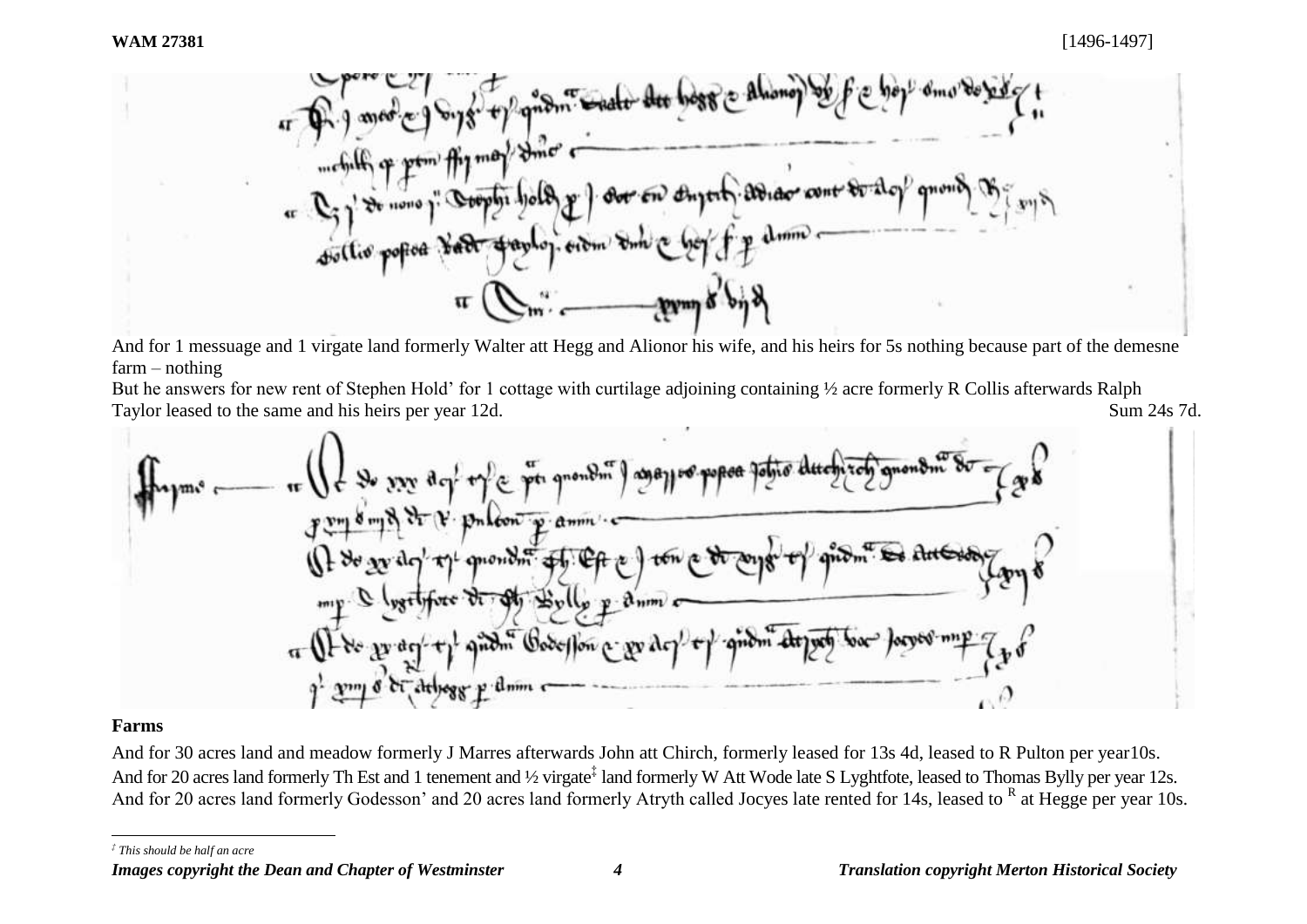

And for 10 acres land formerly Alice att Ryth leased to the same Roger per year 5s. And for 10 acres land formerly Henry Ryth called Rykdons formerly leased for 5s 6d, afterwards for 4s, leased to J Mychele 3s. And for 3 cottages J Flessh and 1 cottage and 1 acre demesne land leased formerly to Th Popsent and W Broune per year 8d. And <sup>for</sup> 1 toft parcel of the Rectory leased to S Lightfote per year 6d.

And for 1 toft and 20 acres land called Lytkyns late leased for 8s, leased to the same S per year 7s. Sum 48s 2d.



And for the value of 4 cocks and 6 hens of rent sold, price per head 2d, 20d. And for the value of  $4\frac{1}{2}$  hurdles for the fold of rent sold, price of each 2d, 9d. Sum 2s 5d.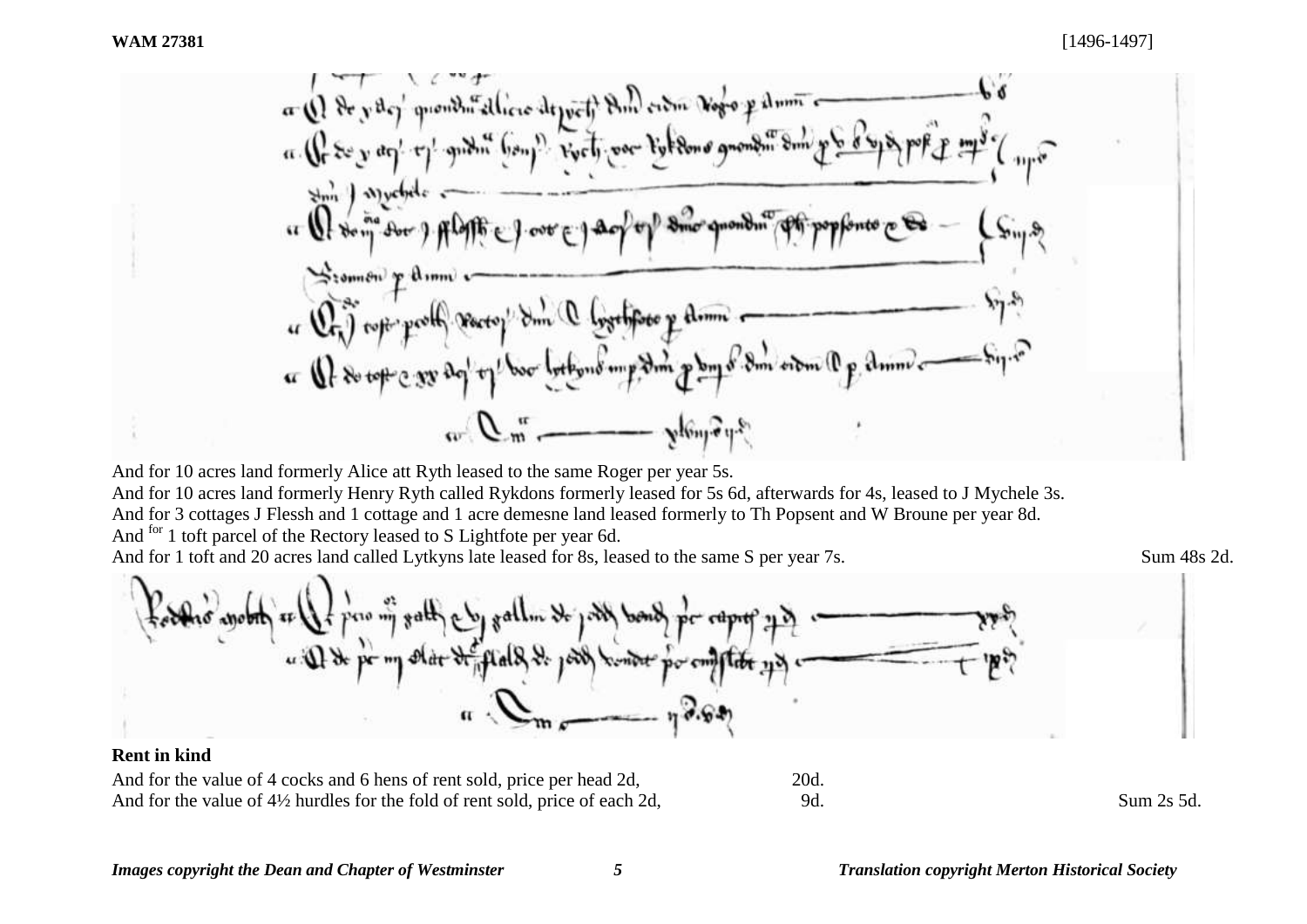

## **Farm of the demesne**

And for farm of the demesne of the manor with corn and livestock as overleaf leased to John Attwell this year, £4 13s 4d. Sum £4 13s 4d.



## **Profits of court**

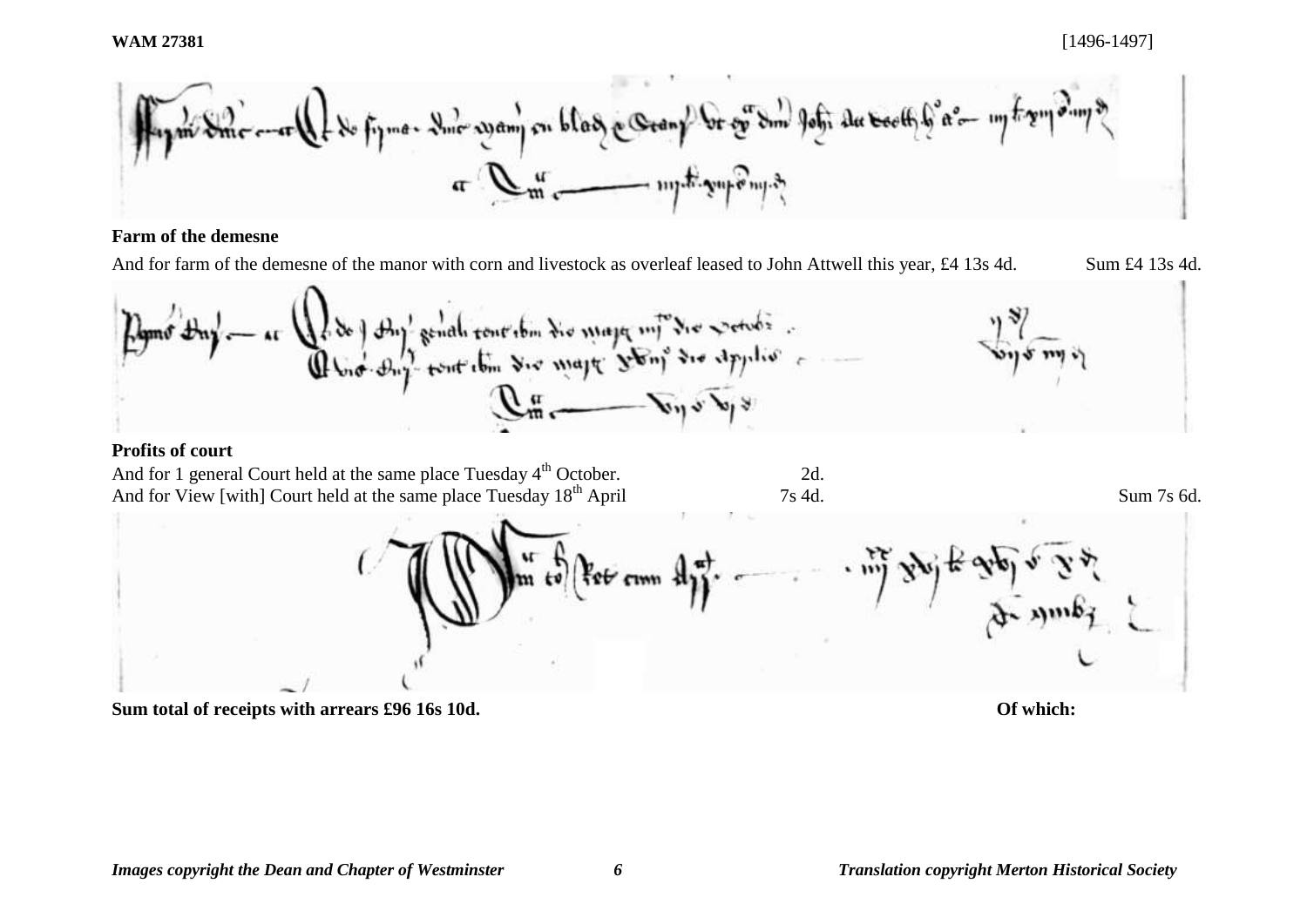#### **Rent resolute and defaults**

Of which in rent resolute of heirs of Kynwaldeshay for the year, nothing because not paid. And in rent allowance to the beadle because of his office for <sup>1</sup>/<sub>2</sub> virgate land 2s. And for tallage at Michaelmas 2<sup>1</sup>/<sub>8</sub>d. And for medesilver at the feast of St John Baptist 2d. And in default of <sup>new</sup> rent for 30 acres land formerly J Marreys afterwards William atte Cherch because in the lord's hands and at farm above for the year 3s. And at Michaelmas for tallage 6<sup>3</sup>/<sub>8</sub>d. And for medesylver at the nativity of St John Baptist 2d. And in rent default for 20 acres land formerly S Est, 20 acres land formerly J Huberd, 20 acres formerly J Goddessond', 20 acres land formerly J att Ryth called Jocyes, 20 acres land called Lotekyns for the aforesaid reason, as for each tenement 2s – 10s. And for tallage at Michaelmas, as for each tenement 4¼d – 21¼d. And for medesilver at the nativity of St John Baptist as for each tenement 2d – 10d. And in rent default for 10 acres land formerly John att Chirch, 10 acres land formerly Alice at Ryth, 10 acres land formerly H att Ryth for the aforesaid reason, as for each tenement 12d – 3s. And for tallage for the said tenements at Michaelmas 7⅛d. And for medesilver for the same tenements at Nativity of St John Baptist 6d. And in rent default for 1 cottage formerly Flessh for the aforesaid reason, for the year – 2½d. And in rent default for a tenement and 1 acre demesne land formerly W att Wod for the aforesaid reason – 1½d. And in rent default for Willott' tenement for the aforesaid reason and 1 parcel thereof leased in new rent above for the year  $\frac{1}{2}d$ . Sum  $23s$   $1\frac{3}{8}d$ 

*Images copyright the Dean and Chapter of Westminster 7 Translation copyright Merton Historical Society*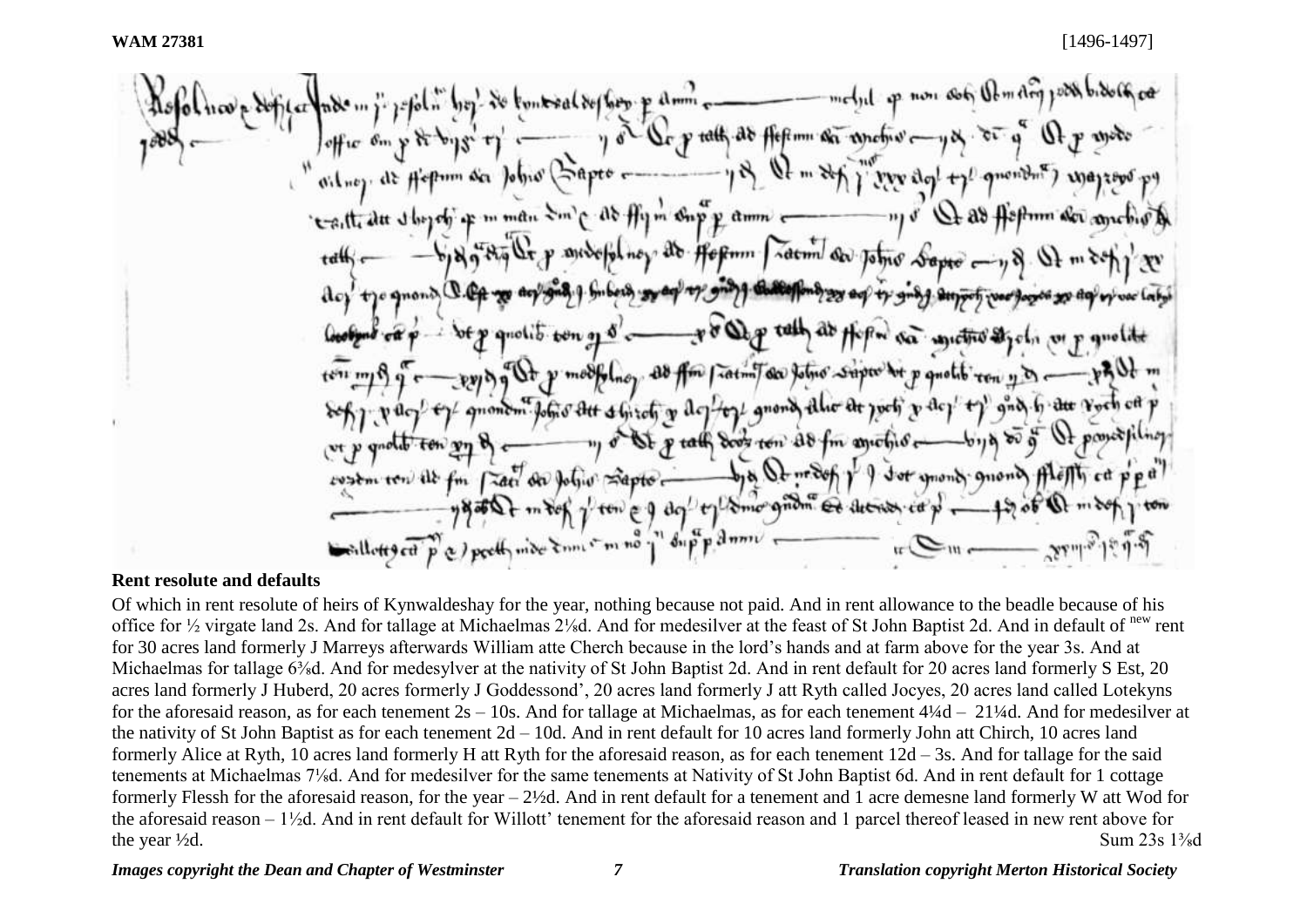

## **Petty expenses with building costs**

And in various costs of repairs made this year upon new building all the buildings at the same place, both in timber and other stuff bought for the same and in stipends of carpenters, tilers and other labourers working [*operant*] at the same place just as more fully appears by 1 detailed schedule [*billa de parcella'*] thereof examined at this audit in the presence of the auditors – nothing. Sum nothing.



#### **Cash deliveries**

Delivered to brother John Issellypp treasurer of Westminster this year as appears by his writing 11s 4d. Sum 11s 4d.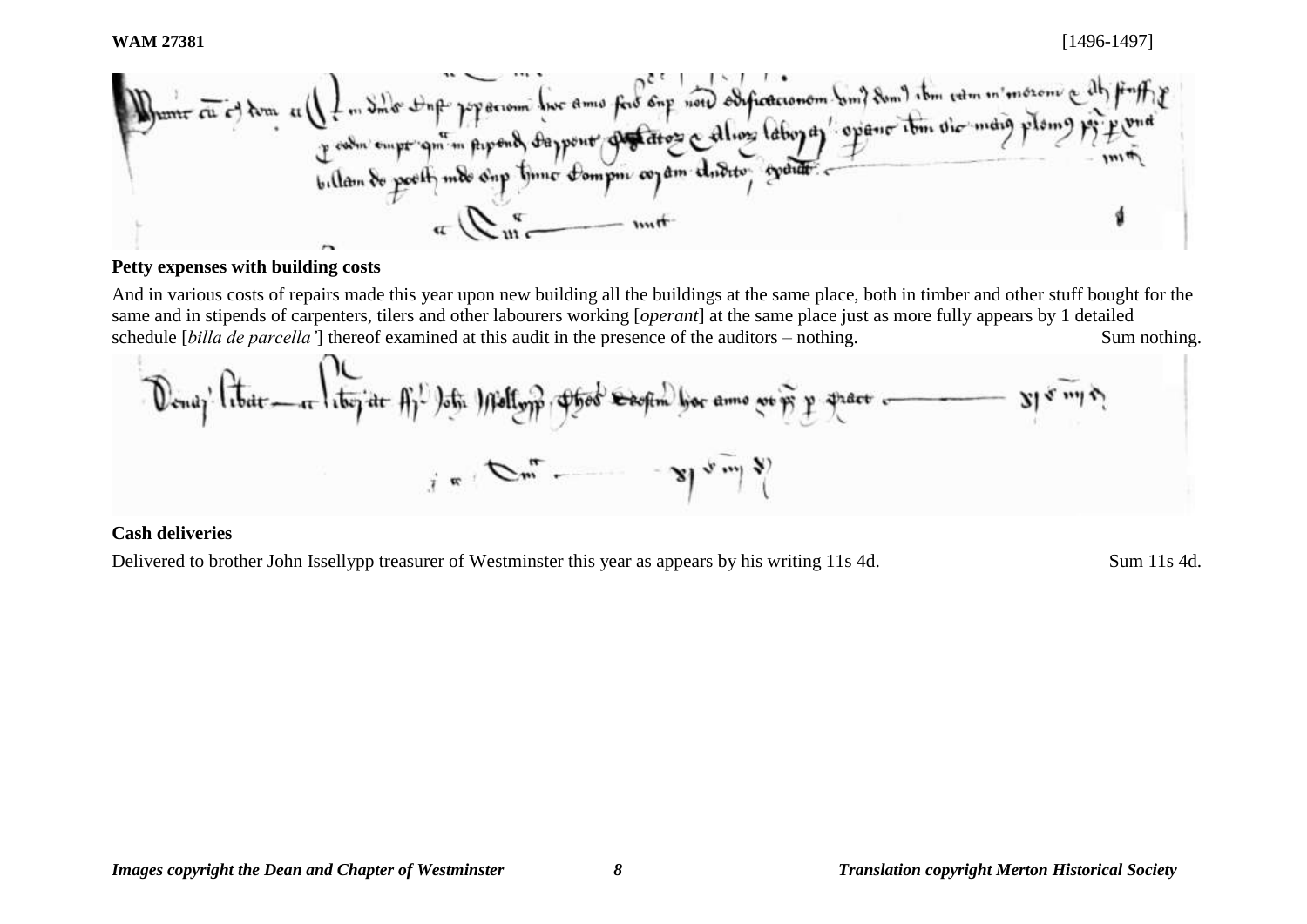allo order me me mmno on the a plusque low perp dum p evening m) nom vont one compre ibn dime you poor evende 1000 m man 8m p. Sof tenont p. n mes low m expens thin funent dmm expens of says to p / rate you mongo dup Sum Abrown m stupe Vir iv p dine Blue one me for got n'y Informer her anno drameta Un mile compt

**Sum of all expenses and deliveries 34s 5¼d.** And he owes £95 2s 4<sup>5</sup>/<sub>8</sub>d.

Of which allowed to the same present accountant 14s 1<sup>3</sup>/<sub>4</sub>d for rent and farm undercharged and more than is able to be levied for the year by examination of all new rents at the audit at the same place examined for the 14 years preceding. And to the same 8d for default of <sup>new</sup> rent for certain parcels of land called Brownyng<sup>, 4d</sup> and Scott<sup>, 4d</sup> remaining in the lord's hand for default of tenant and nothing thereof levied this year. And in stipend of the aforesaid rent collector for the year and just as is allowed in the preceding [year] 6s 8d. And in expenses of the clerk making the account as in the preceding [year] 12d. And in expenses of the treasurer of Westminster by 1 tally this year 3s 4d. And paid to the sheriff of Surrey for amercements incurred against the lord abbot in the sheriff's tourn this year 6s 8d. And in 15<sup>th</sup> paid to the present lord King this year for Gildonlond 12d. And in surplus charged to the said present account for the preceding year, acquitted this year £7 13s 6d. And so he now owes £85 15s 4<sup>%</sup>d. **Of which: Of which:**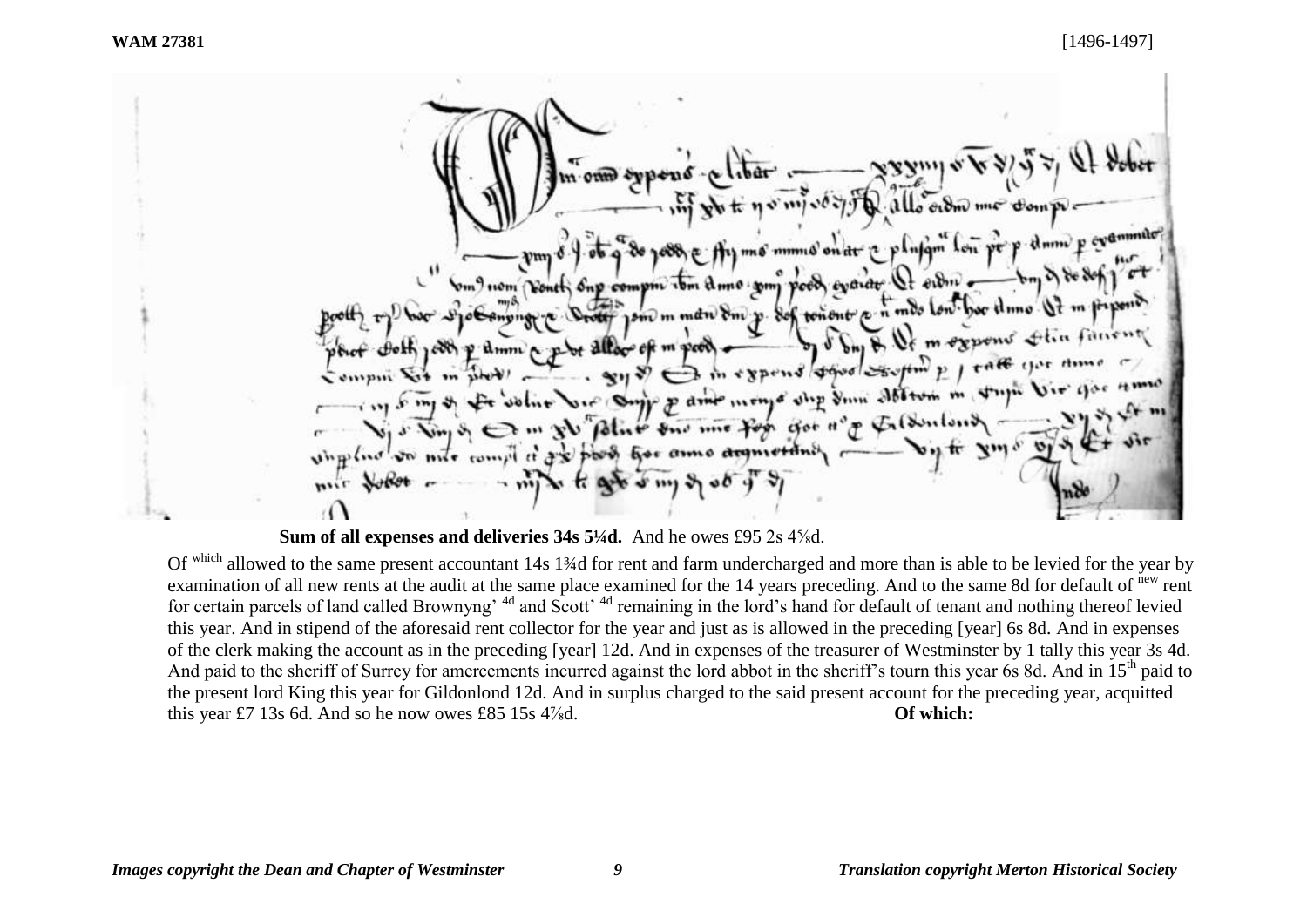odobné rabni za  $\Lambda$ t ( $\delta$ m) Fom Donontifion " a ten gatin We sett my m to othome congression that define to tam y you ame and within drine pood or y pt low a non conflat are  $\epsilon$ w $m$  $\epsilon$ why to you we had a hoc time am dum, prior & ob at p om de ayopon Kum Calvag  $5 - 50$  city be timer tenancion Chaelle y door and didan post  $\mathbb{Q}_r$  only  $\longrightarrow$   $\mathbb{Z}$  of  $\mathbb{Z}$ teater an been de anno very ( cottall a c So propert Sepertrootle en you endow my and finding m do con fine poneno itin do vigalumo perdi e su live cimo P 1300 mmo 1efpertuary o  $-$  might to get a mysel go mam time 20

## **Respited**

The same accounts £28 17d for rent issuing from land and tenement formerly Laurence Conyngston in Ewell late in the tenure of Thomas Conyngston goldsmith, both for this year and for 48 years preceding, as per year 11s 6½d, because not able to levy and not fully agreed when he ought to distrain. And to the same £49 19s 11¾d for rent of various lands and tenements in Ewell both for this year and for 46 years preceding as per year 21s 5½d for the aforesaid reason therefore &c. And to the same 13s 4d imposed 19 years preceding against the Prior of Merton, Richard Salyng 20d and John Salyng 20d because they remain outside the lordship and have nothing within &c*.* And to the same 2s 8d for amercements of tenants in Ewell for suit of court 18 years preceding because not able to levy &c. And to the same 10s for rent of Walter att Heth for 18 years preceding because he fled with his goods and chattels &c. And to the same 6s 8d for rent of land of J Besewell because the same land lay fallow and uncultivated for 11 years preceding. And to the same £6 16d for a common fine of tenants at the same place for 21 years preceding with this year which they withdrew themselves less than justly*.* Therefore etc. Sum of respites £85 15s 4¾d. And so the aforesaid J Attwell the present rent collector and farmer of the manor at the same place departed **Quit**.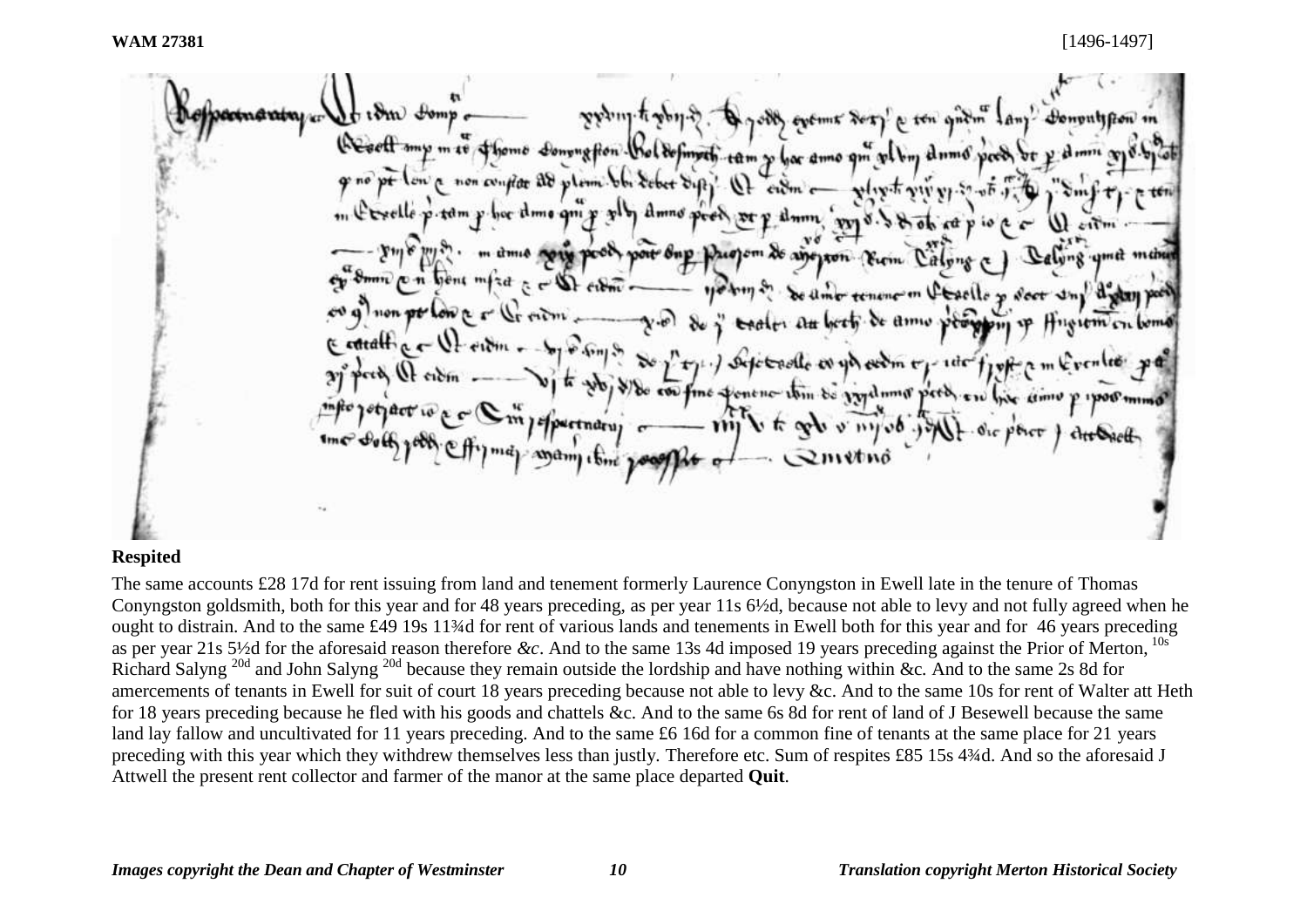#### **DORSE.**



- Wheat Of the remaining, 2 quarters 4 bushels. And there remain 2 quarters 4 bushels wheat by <sup>struck</sup> measure in the hands of John Attewell farmer of the demesne at the same place.
- **Peas** Of the remaining, 8 quarters 2 bushels. And there remain 8 quarters 2 bushels peas by the aforesaid measure in the hands of the aforesaid farmer.
- **Barley** Of the remaining, 14 quarters 3½ bushels. And there remain 14 quarters 3½ bushels barley by the aforesaid measure in the hands of the aforesaid farmer.
- **Oats** Of the remaining, 27 quarters 4<sup>1/2</sup> bushels. And there remain 27 quarters 4<sup>1</sup>/2 bushels by the aforesaid measure in the hands of the aforesaid farmer.